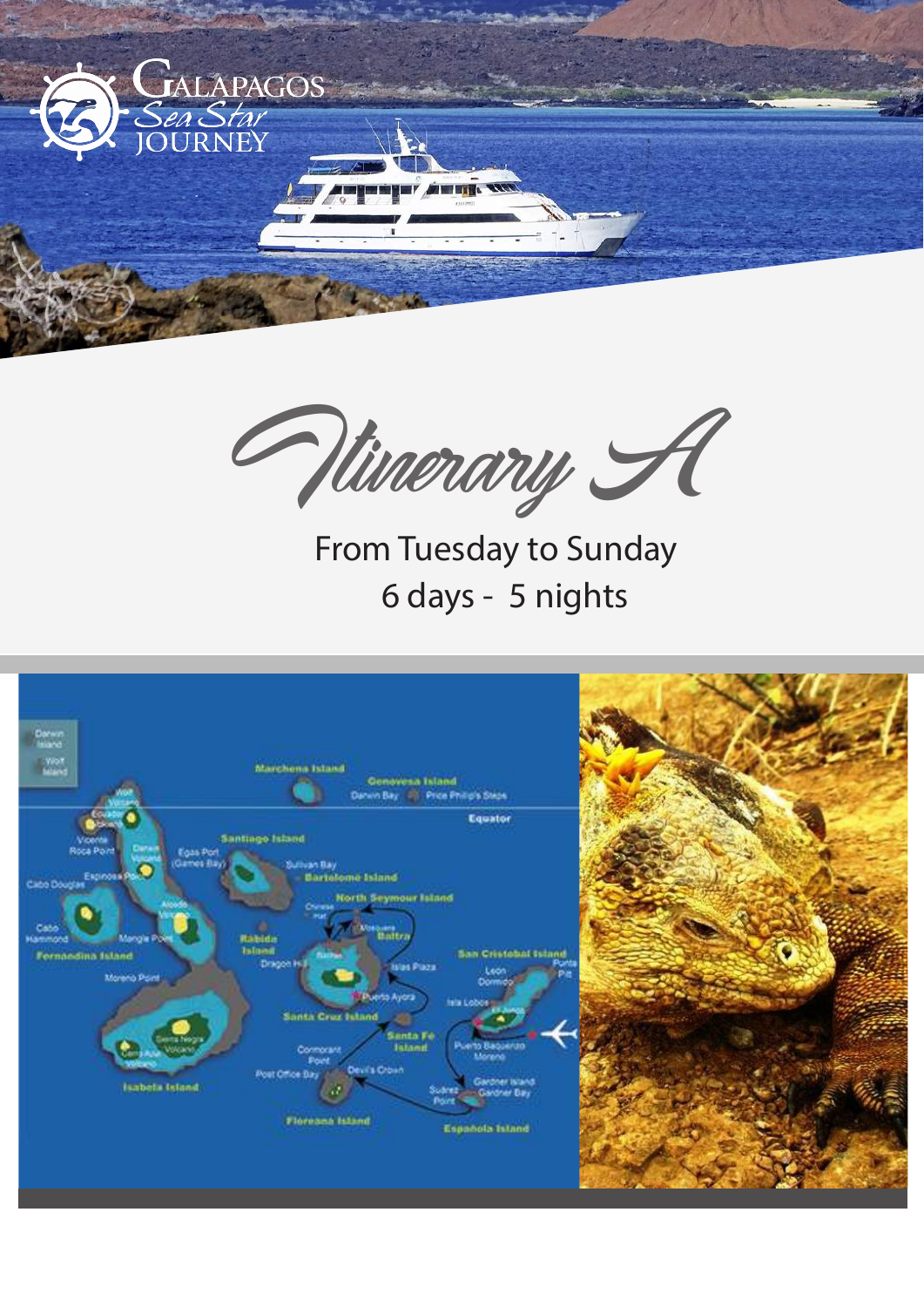

# Day 1



## AM: Flight to Galapagos

Upon arrival at San Cristobal airport, visitors must go through an inspection in order to verify that no foreign plants or animals are being introduced to the islands. An entrance fee of \$100 (unless it has been prepaid) must be paid to the Galapagos National Park in order to conserve the islands. A representative of our M/Y Galápagos Se Star Journey, will meet you right outside an, help collect your luggage, and escort your bus ride to the harbor.

## PM: Puerto Chino and Breeding Center

In the afternoon, you will visit Puerto Chino. It is rife with huge cactus over the trail like trees. Once you get on the beach, you will enjoy its surroundings with it wildlife. Sea lions share the beach with people so its common see the puppies playing and swimming. Enjoy the deep blue waters with the waves and tide, occasionally there is wildlife to see, especially tortoises.

After, you will visit the Breeding Center Jacinto Gordillo, also known as the "Galapaguera" is a good place to observe Galapagos tortoises in its natural habitat.

San Cristobal island has endemic species such as: the Mockingbird Nesomimus melanotis, lava lizard (Microlophus bivittatus), Chatham Leaf-toed Gecko (Phyllodactylus leei) and the tortoises. All of these species can be observed in this place, the beach is really big and it works as a nesting zone for marine tortoises.

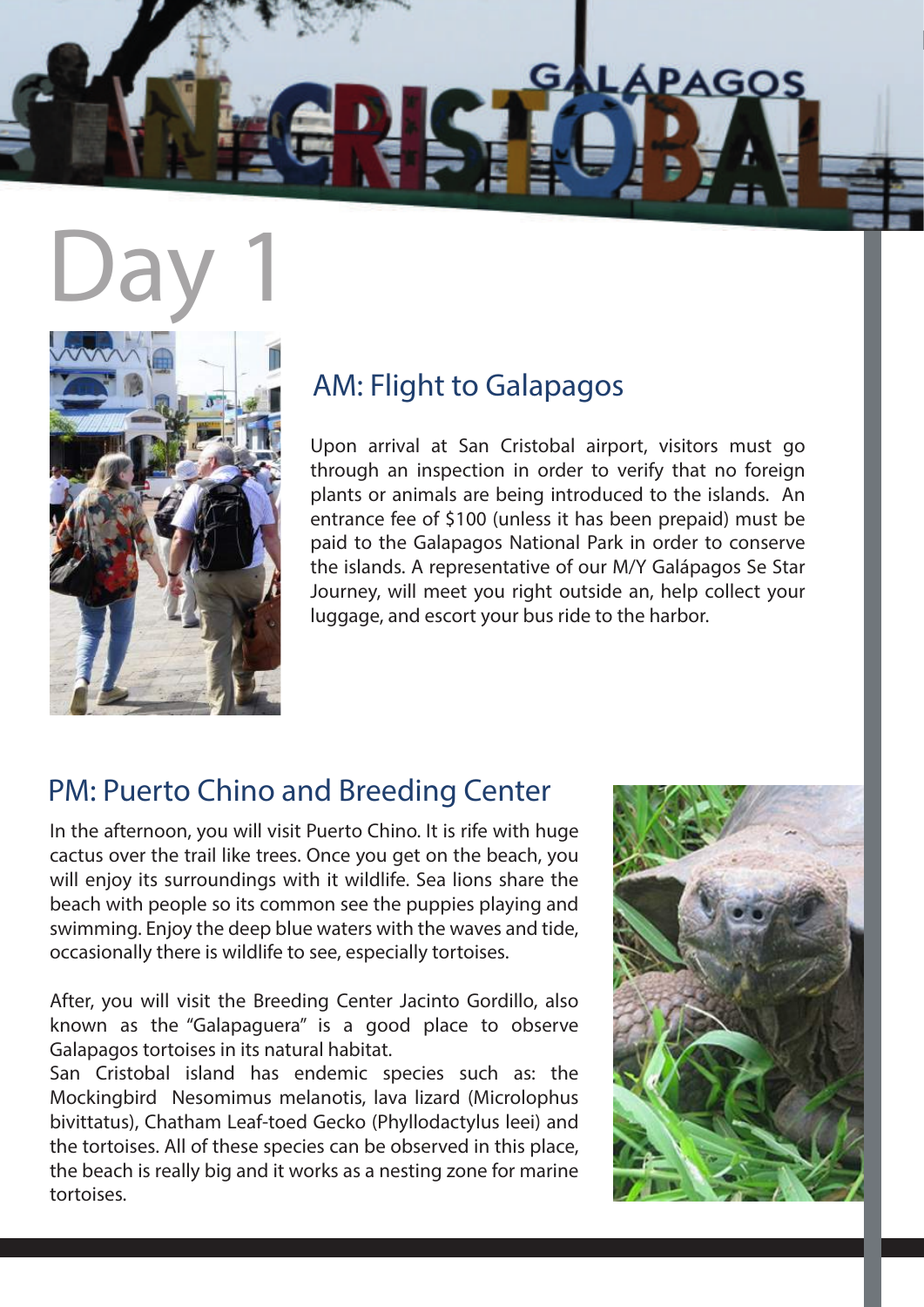



#### AM: Suarez Point

This area is great for spotting blue-footed boobies, albatrosses and Nazca boobies. A beautiful site on the oceanfront, the large waved albatrosses use the cliff as a launching pad. The famous attraction is the magnificent blowhole, spurting water high into the air at least from 50 to 75 meters high. This site presents wonderful photograph opportunities.

### PM: Gardner Bay

Located on the north-eastern coast of Hood, Gardner Bay offers an excellent beach to relax, swim and even kayak, plus the opportunity to observe sea lions (Zalophus wollebaki),. Here we can also observe sharks in the crystal clear ocean waters.

At this place one can see three species of Darwin finches: A subspecies of the large-billed cactus finch (Geospiza fuliginosa), which is similar to the large-billed terrestrial finch; The small-beaked ground finch (Geospiza fuliginosa and the singing finch (Certhidea Olivacea) which is another endemic subspecies. Both resident and migratory birds are observed.

It is worth to notice that this zone is really important for marine tortoises nesting, specially the (Chelonia mydas).

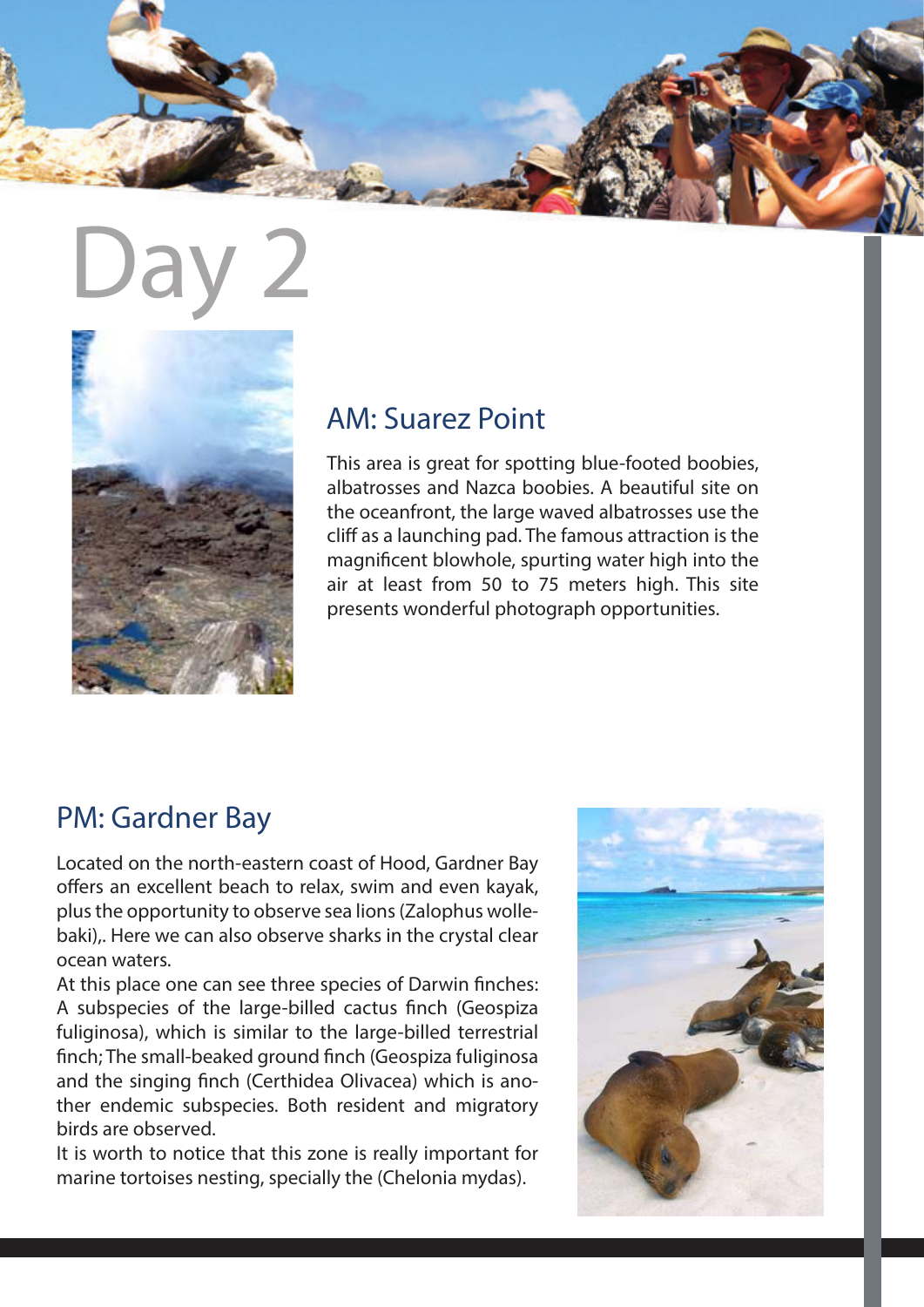# $D$



#### AM: Punta Cormorant, Floreana Island

This site offers probably the best Flamingo lagoon in the Galapagos; it is also one of the largest in the islands. It's situated between two tuff lava cones that give the area a special atmosphere. There are various species of shorebirds to observe besides flamingos; the most frequent are common stilts, white-checked pintail ducks and other migratory birds. It is very interesting to see the two distinct beaches: "The Green Beach" (due to its high percentage of olivine crystals in the sand) and the "Flour Sand Beach" which is made up of coral.

## PM: Post office bay & Baroness Lookout, Floreana

Historically, this site is the location of a wooden barrel that was placed in the 18th century by the crew of a whaling ship. It has been used since this time by marines and tourists as a post office. The idea is to carry letters or postcards to their destination by hand. Apart from being the Post Office Barrel, this site was the landing area for some of the first colonists. We will continue to the north of the island and will ascend to an elevated slope to enjoy a beautiful vista at the Baroness Lookout. It is said that Baroness Eloisa von Wagner loved this place and spent several hours watching the horizon. Within walking distance (30 m) the ruins of what is known as her House can be seen. From this lookout, the landscape covers the coastline from the Enderby islet to Post Office Bay, as well as Cerro Pajas, the pool of flamingos and wide forest of Palo Santo.

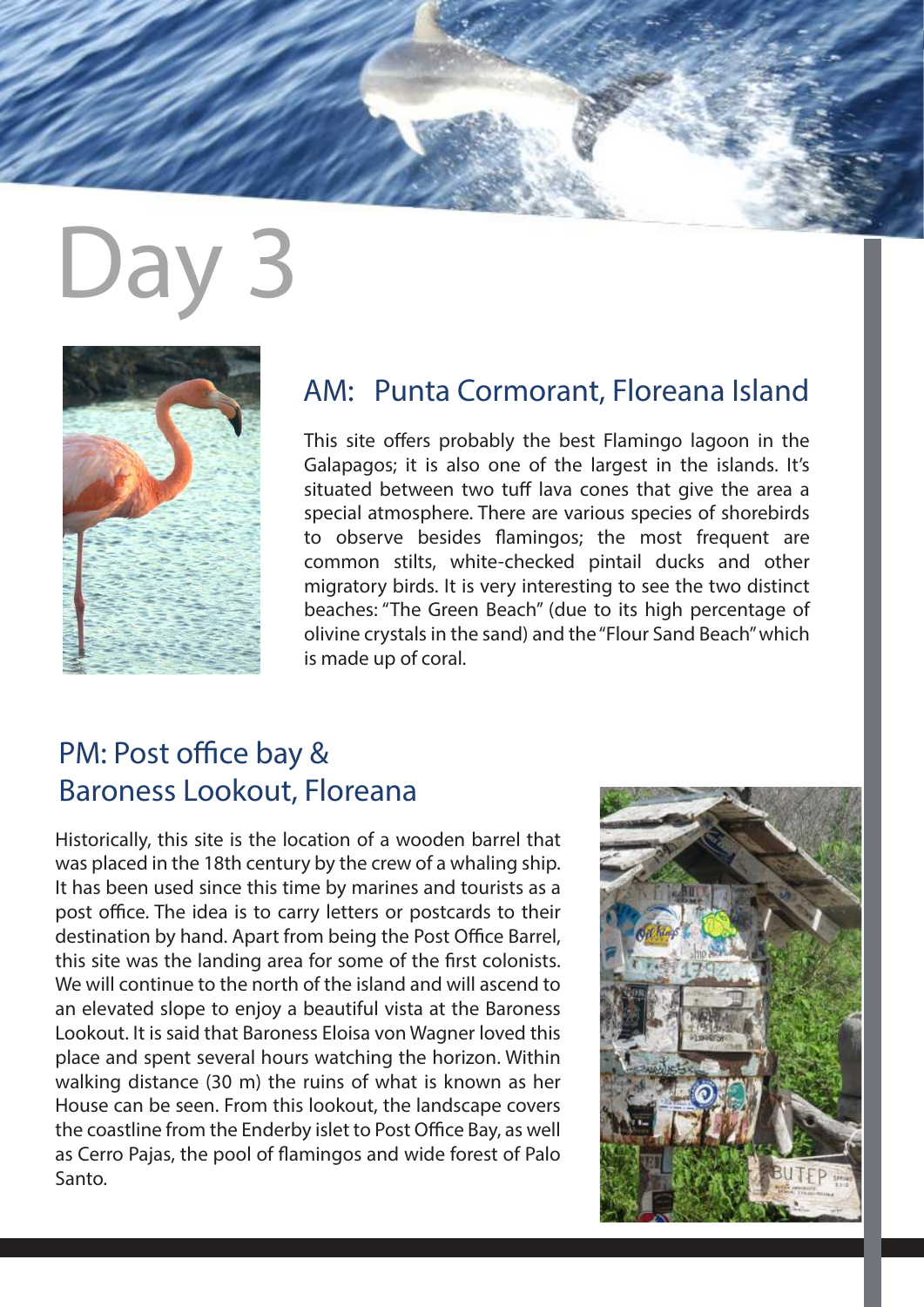



#### AM: Santa Fe

Located on the southeastern part of the Galapagos, this island was formed from an uplift, this is why it is mostly flat. There are some theories which assure this could be the oldest island in the Archipelago. Santa Fe is the home of a number of endemic species like the Galapagos Hawk, Galapagos snake, Galapagos mockingbird, rice rats and one of the two species of land Iguanas on the islands. After disembarkation in the beautiful and clear waters, you will be in contact with one of the many sea lion colonies. Along the trail, many salt bushes can be seen as well giant as Pickly pear cactus. Gigantism is a characteristic of oceanic islands. There are great possibilities of snorkeling with playful sea lions and tropical fish.

### PM: South Plazas

Plazas is located at the east of Santa Cruz Island, and forms part of two islands known as Islas Plazas. Despite its small size, some of the most interesting and outstanding species of the Galapagos are found here. The Plazas land iguanas are smaller than its relatives found at other islands. Throughout the island we may see several hybrid iguanas, a result of crossing a male marine iguana and a female land iguana, they are unique, recognizable at first glance by their black/gray color, with a land iguana's crest, but face and tail of the marine iguana. The big population of iguanas is given due to the presence of tunas, their favorite food, which encourages reproduction and adaptation. Swallow Tailed Gulls nesting in the rugged cliffs are seen along with other seabids such as: Audubon shearwaters, red-billed tropicbirds, frigate birds and brown pelicans.

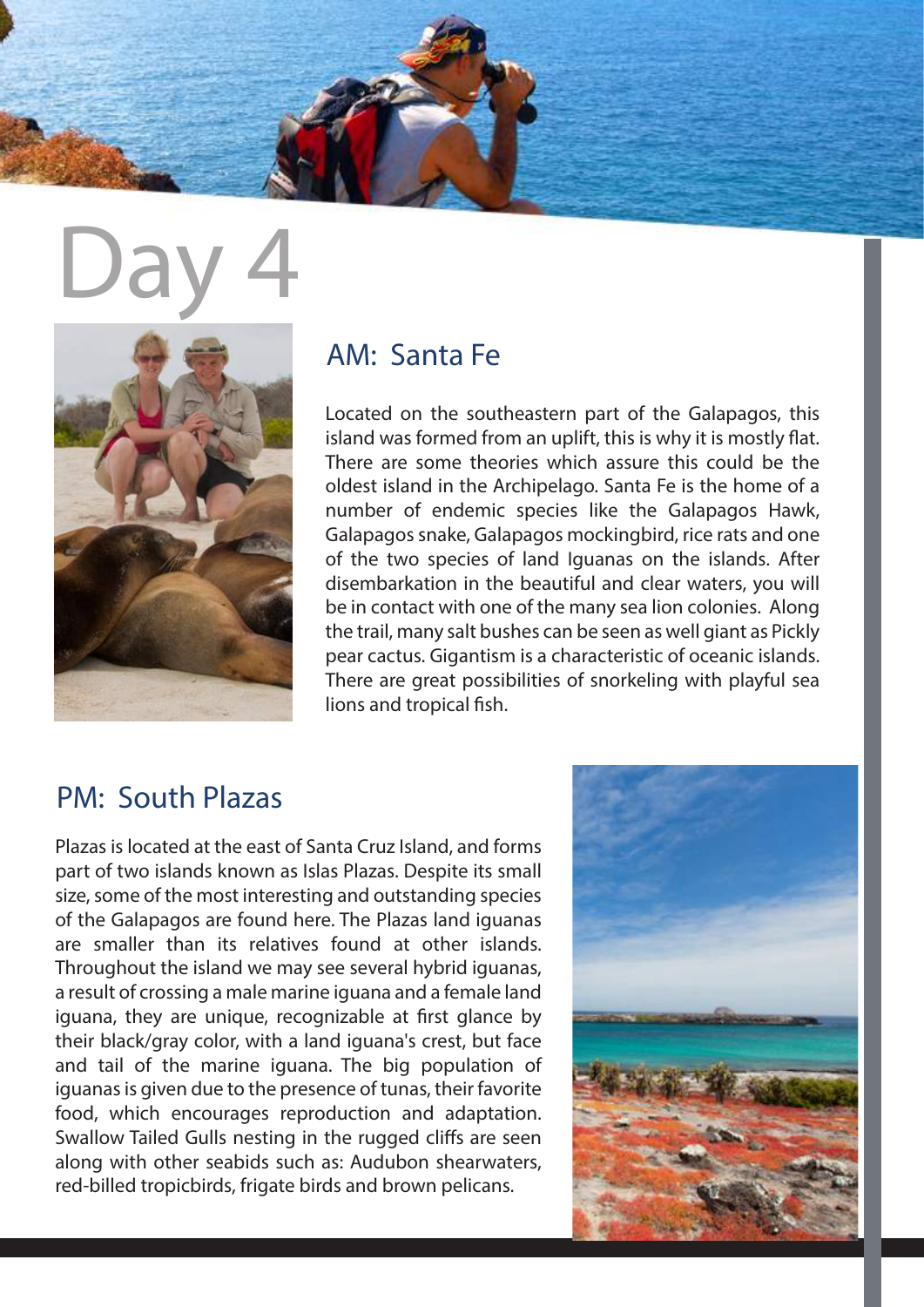# Day 5



#### AM: North Seymour Island

Seymour is an uplifted (as opposed to volcanic) island and so is generally flat and strewn with boulders. There are good nesting sites here for a large population of magnificent frigate birds. Blue-footed boobies perform their courtship dance in the more open areas and swallow-tailed gulls perch on the cliff edges. Despite the tremendous surf that can pound the outer shore, sea lions haul out onto the beach and can be found bodysurfing.

Watch your step, as the boobies don't worry much about where they nest, and you might just step on one. The trees are dotted with male frigate birds trying to attract the attention of the ladies by inflating their bright red skin flaps. They sometimes fly in the air to call more attention to themselves. There's a circular path that takes you through the island to a beautiful, rocky shore where the waves crash a silvery-blue. This truly is one of the most varied and interesting experience you will live through.

#### PM: Bachas Beach, Santa Cruz Island

These two small beaches are found to the West of Turtle Cove. Their sand is made of decomposed coral, which makes it white and soft, making it a favorite nesting site for sea turtles. Behind one of the beaches there is a small brackish water lagoon, where it is occasionally possible to observe flamingos and other coastal birds, such as black-necked stilts and whimbrels. The other beach is longer, but it has two old barges that were abandoned during the Second World War, when the USA used Baltra Island as a strategically point to protect the Panama Channel.